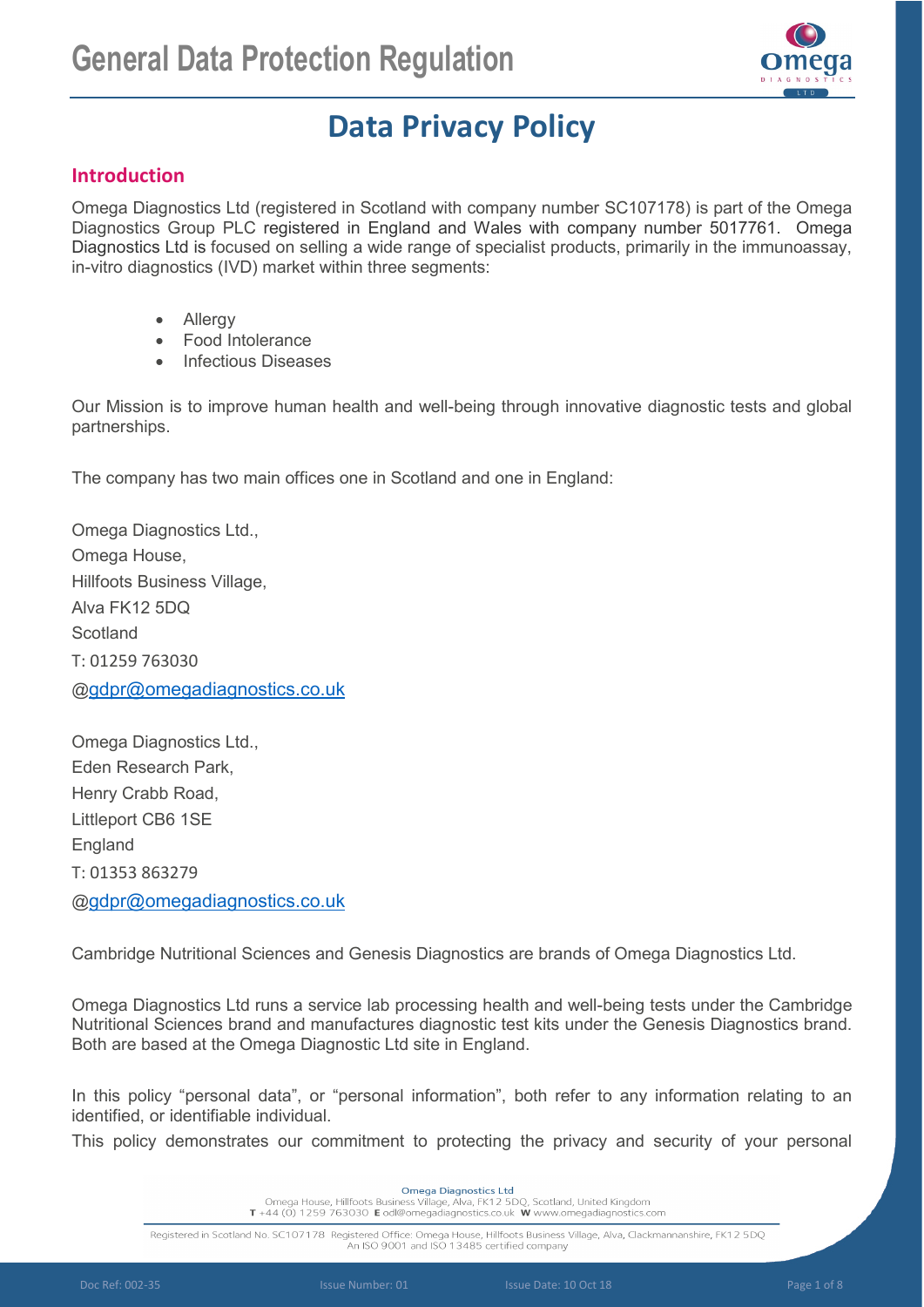

information.

# **LAWFUL BASIS FOR PROCESSING YOUR PERSONAL INFORMATION**

We will only process personal information in accordance with the lawful basis for processing. At least one of the following will apply when we process personal data:

- Consent: You have given clear consent for us to process your personal data for a specific purpose.
- Contract: The processing is necessary for a contract we have with you, or because we have asked you to take specific steps before entering into a contract.
- Legitimate interest: The processing is necessary for us to comply with our legitimate interests.

# **COLLECTION OF PERSONAL INFORMATION**

We collect personal data from you for the following purposes:

- To process samples for our lab services
- To register you as a professional practitioner so we are able to offer our lab services
- Payment card details to process payments for our products and services
- To fulfill a contract for the distribution of our products abroad
- To keep you updated on our products and services

# **METHOD OF COLLECTION OF PERSONAL INFORMATION**

We collect your personal information through a number of different sources.

- Via our website
- On our Laboratory Information Management System (LIMS)
- Via request forms included in sample collection packs with each test using the service laboratory
- Through transactions made by phone or via our website
- Via laboratory samples

# **PAYMENTS**

Payment card details received over the phone, by post or at seminars and exhibitions are either processed at point of receipt or at our site in Littleport. All payment card details are destroyed after payment has been made.

We also adhere to the Payment Card Industry Data Security Standards (PCI-DSS).

# **MARKETING**

We will send you marketing emails and newsletters to keep you updated on our products and services when you have opted in to receiving them. You can at any time opt out of receiving these emails. For surveys we use Survey Monkey who are Privacy Shield Framework registered.

# **RIGHT TO WITHDRAW CONSENT**

Where you have provided consent for us to process data, you also have the unrestricted right to withdraw

**Omega Diagnostics Ltd** Omega House, Hillfoots Business Village, Alva, FK12 5DQ, Scotland, United Kingdom T +44 (0) 1259 763030 E odl@omegadiagnostics.co.uk W www.omegadiagnostics.com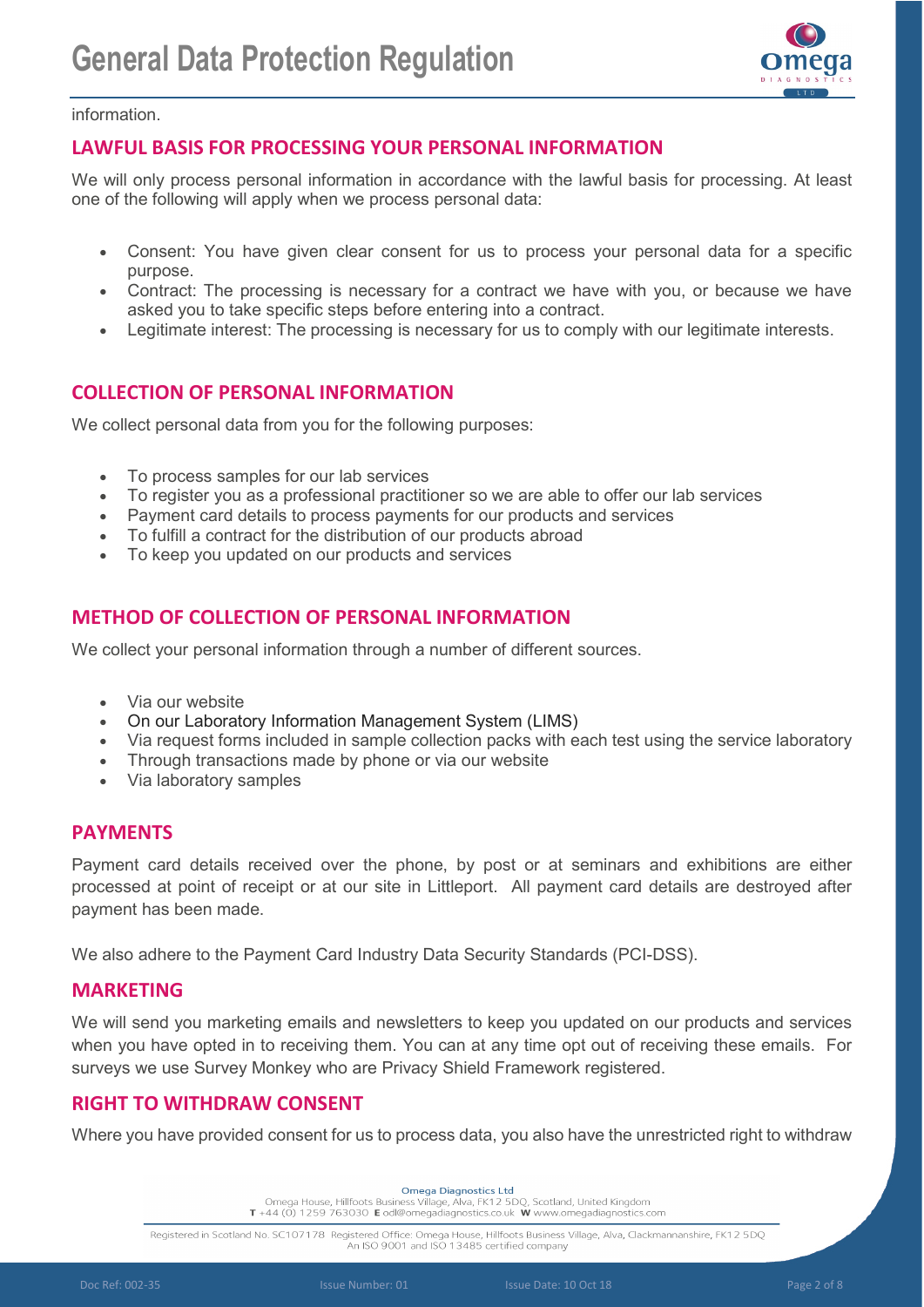

that consent at any time. Withdrawing your consent means that we will stop processing the data that you had previously given us consent to use. There will be no consequences for withdrawing your consent. However, in some circumstances we will need to retain this data until we are no longer legally required to do so.

For further information or queries please contact the Data Protection Officer (DPO).

# **USE OF COOKIES ON THE SITE**

Cookies are small text files that are placed on your computer by websites that you visit. They are widely used in order to make websites work, or work more efficiently, as well as to provide information to the owners of the site. The table below explains the cookies we use and why. We've listed the cookies we use here so you that you can choose if you want to opt-out of cookies or not.

www.camnutri.com:

| <b>Cookie Name</b>   | <b>Purpose</b>                                                                                                                                                              | <b>Expiry</b>      |
|----------------------|-----------------------------------------------------------------------------------------------------------------------------------------------------------------------------|--------------------|
|                      | Column 1<br><b>Column 2</b>                                                                                                                                                 | <b>Column 3</b>    |
|                      |                                                                                                                                                                             |                    |
| Necessary:           |                                                                                                                                                                             |                    |
| cfduid               | <b>Used</b><br>the<br>content<br>by<br>Cloudflare,<br>network,<br>to<br>identify trusted web traffic                                                                        | 1 year             |
| Statistics:          |                                                                                                                                                                             |                    |
| @@History/@@scroll # | Unclassified                                                                                                                                                                | Persistent         |
| $\mathsf{g}$ a       | Registers a unique ID that is<br>used to generate statistical<br>data on how the visitor uses<br>the website                                                                | 2 years            |
| $\_$ gat             | Used by Google Analytics to<br>throttle request rate                                                                                                                        | Session            |
| _gid                 | Registers a unique ID that is<br>used to generate statistical<br>data on how the visitor uses<br>the website                                                                | Session            |
| Collect<br>p.gif     | Used to send data to Google<br>Analytics about the visitor's<br>device and<br>behaviour.<br>Tracks the visitor across<br>devices and marketing<br>channels.<br>Unclassified | Session<br>Session |
|                      |                                                                                                                                                                             |                    |

#### **Omega Diagnostics Ltd**

Omega House, Hillfoots Business Village, Alva, FK12 5DQ, Scotland, United Kingdom T+44 (0) 1259 763030 E odl@omegadiagnostics.co.uk W www.omegadiagnostics.com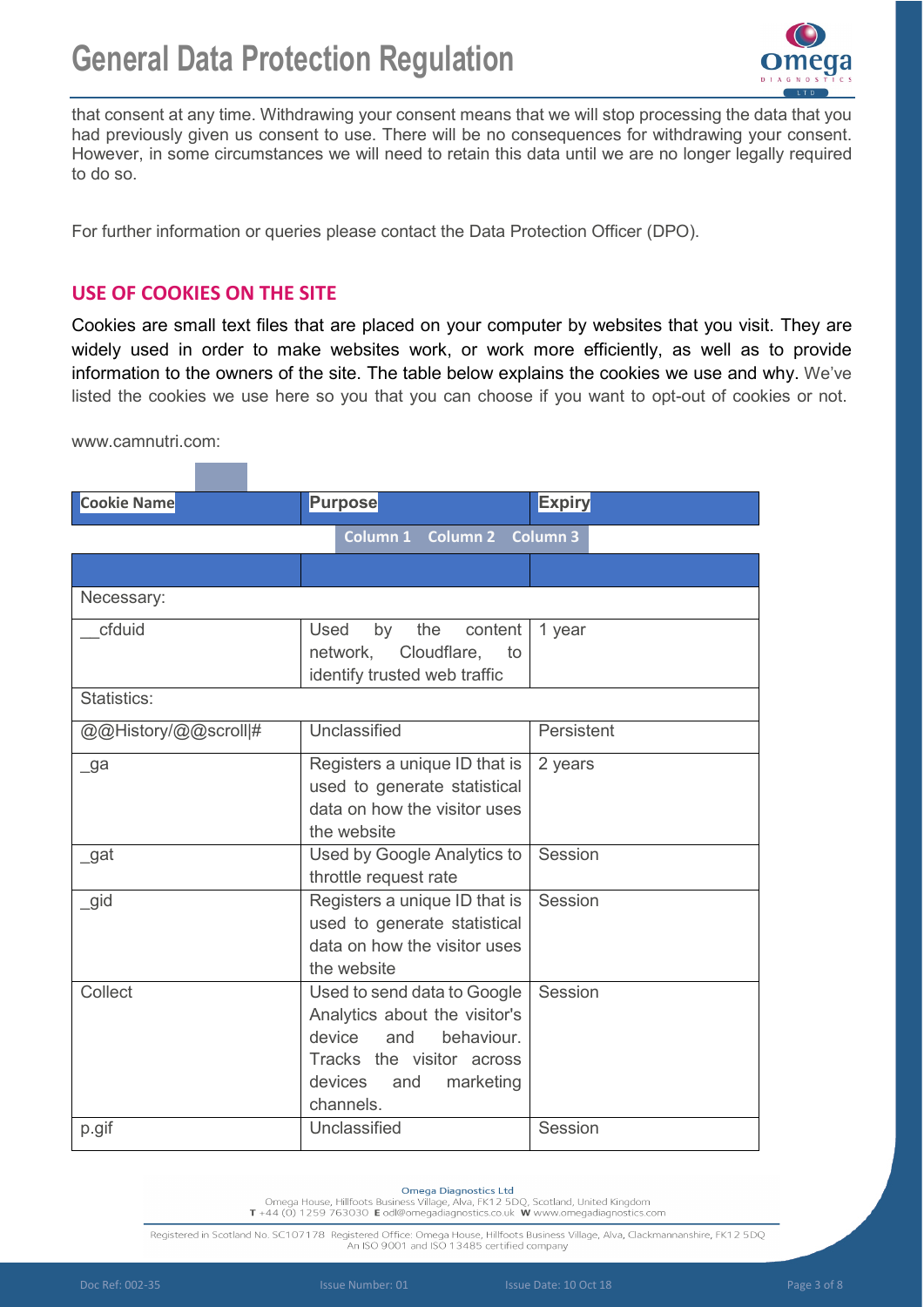

| Marketing:                         |                                                                                           |                      |
|------------------------------------|-------------------------------------------------------------------------------------------|----------------------|
| <b>NID</b>                         | Registers a unique ID that<br>identifies a returning user's<br>device. The ID is used for | 6 months             |
|                                    | targeted ads                                                                              |                      |
| Unclassified:                      |                                                                                           |                      |
| Landing_page                       | <b>Tracks landing pages</b>                                                               | 13 days              |
| orig referrer                      | <b>Tracks landing pages</b>                                                               | 13 days              |
| $\mathsf{S}$                       | Shopify analytics                                                                         | Session              |
| _shopify_fs                        | Shopfiy analytics                                                                         | 2 years              |
| shopify s                          | Shopfiy analytics                                                                         | Session              |
| _shopify_sa_p                      | Shopify analytics relating to<br>marketing & referrals                                    | Session              |
| shopify sa t                       | Shopify analytics relating to<br>marketing & referrals                                    | Session              |
| _shopify_y                         | Shopify analytics                                                                         | 2 years              |
| $y_{-}$                            | Shopify analytics                                                                         | 2 years              |
| cart_sig                           | Unclassified                                                                              | $\overline{1}3$ days |
| Cookies.js                         | Unclassified                                                                              | Session              |
| Cookietest                         | Unclassified                                                                              | Session              |
| Secure customer sig                | Unclassified                                                                              | 20 years             |
| Storefront/page                    | Unclassified                                                                              | Session              |
| Storefront/session-<br>attribution | Unclassified                                                                              | Session              |
| Storefront/track                   | Unclassified                                                                              | Session              |

### www.omegadiagnostics.com:

| <b>Cookie Name</b>       | Purpose                                                                                            | <b>Expiry</b> |
|--------------------------|----------------------------------------------------------------------------------------------------|---------------|
| .ASPXANONYMOUS           | Used to deliver anonymous<br>details<br>when<br>user<br>authorising applications on<br>the website | 69 days       |
| RequestVerificationToken | Helps prevent Cross-Site<br>Request Forgery (CSRF)<br>attack                                       | Session       |
| Language                 | Saves the user's preferred<br>language on the website                                              | Session       |
| utm.gif                  | Google Analytics Tracking<br>Code that logs details about                                          | Session       |

Omega Diagnostics Ltd<br>Omega House, Hillfoots Business Village, Alva, FK12 5DQ, Scotland, United Kingdom<br>T+44 (0) 1259 763030 E odl@omegadiagnostics.co.uk W www.omegadiagnostics.com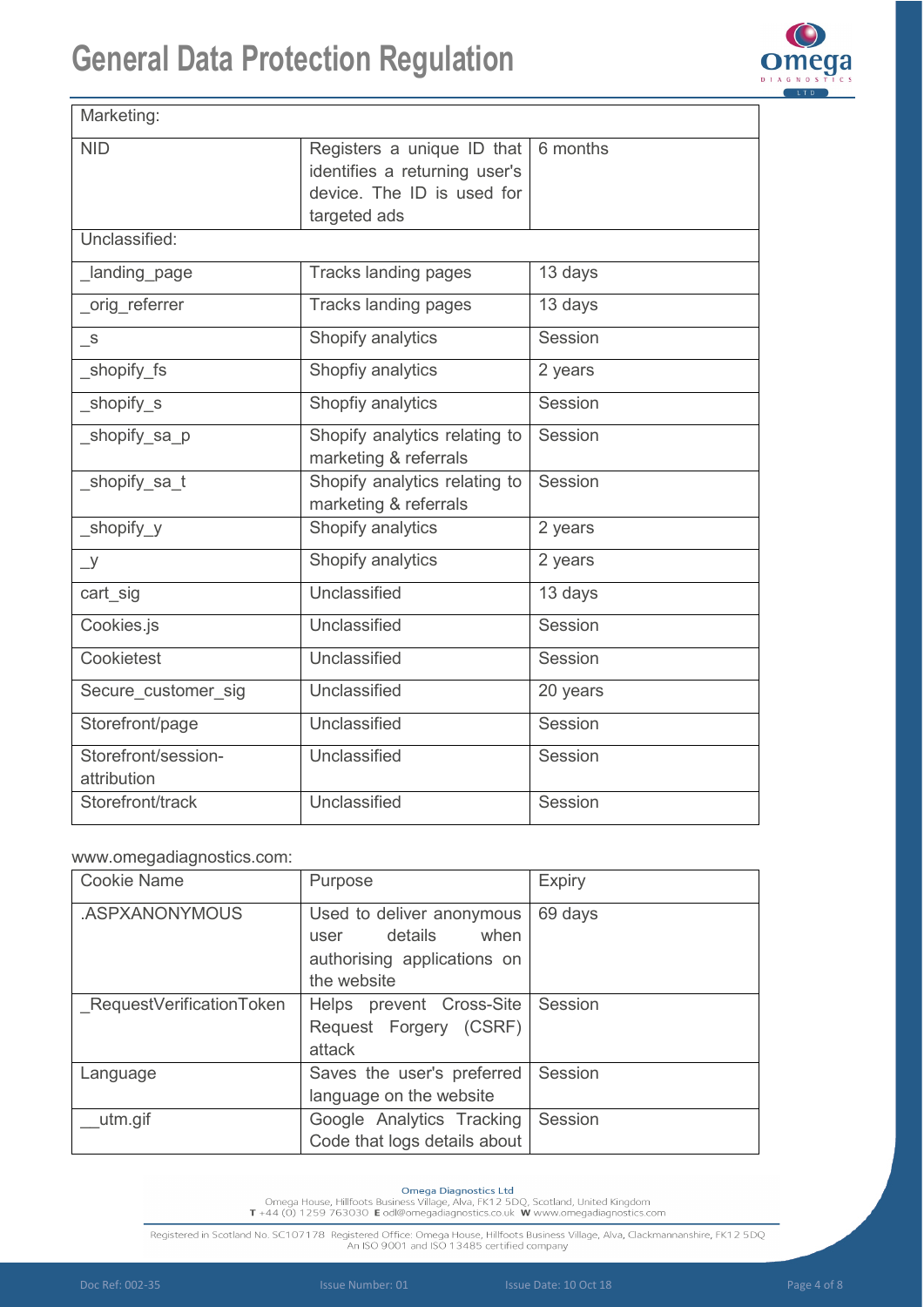

|              | the visitor's browser and                            |          |
|--------------|------------------------------------------------------|----------|
|              | computer                                             |          |
| utma         | Collects data on the number                          | 2 years  |
|              | of times a user has visited                          |          |
|              | the website as well as dates                         |          |
|              | for the first and most recent                        |          |
|              | visit.<br>Used<br>by Google                          |          |
|              | Analytics.                                           |          |
| utmb         | Registers a timestamp with                           | Session  |
|              | the exact time of when the                           |          |
|              | user accessed the website.                           |          |
|              | Used by Google Analytics to                          |          |
|              | calculate the duration of a                          |          |
|              | website visit.                                       |          |
| utmc         | Registers a timestamp with                           | Session  |
|              | the exact time of when the                           |          |
|              | user leaves the website.                             |          |
|              | Used by Google Analytics to                          |          |
|              | calculate the duration of a                          |          |
|              | website visit.                                       |          |
| utmt         | Used to throttle the speed of                        | Session  |
|              | requests to the server                               |          |
| utmz         | Collects data on w here the                          | 6 months |
|              | user came from, what                                 |          |
|              | search engine was used,                              |          |
|              | what link was clicked and                            |          |
|              | what search term was used.                           |          |
|              | Used by Google Analytics.                            |          |
| Dnn IsMobile | This cookie is issued by<br>DNN and is necessary for | Session  |
|              | site functionality.                                  |          |
|              |                                                      |          |
|              |                                                      |          |
| euCookieLaw  | Unclassified                                         | 10 years |

We log visitors' domain and IP address automatically; this information does not identify you as an individual, but only the computer that is being used to view the site. This data is used to see where the site is being used in the world to ensure coverage, and for click stream analysis to help better understand site usage, so that we can improve our service to you. We do not link information automatically logged by such means with personal data about specific individuals

Information on deleting or controlling cookies is also available at [www.allaboutcookies.org.](http://www.allaboutcookies.org/) Please note that by deleting our cookies (or disabling future cookies) you may not be able to access certain areas or features of the site.

Find out how to manage cookies on popular browsers:

**Omega Diagnostics Ltd** 

Omega House, Hillfoots Business Village, Alva, FK12 5DQ, Scotland, United Kingdom<br>T +44 (0) 1259 763030 E odl@omegadiagnostics.co.uk W www.omegadiagnostics.com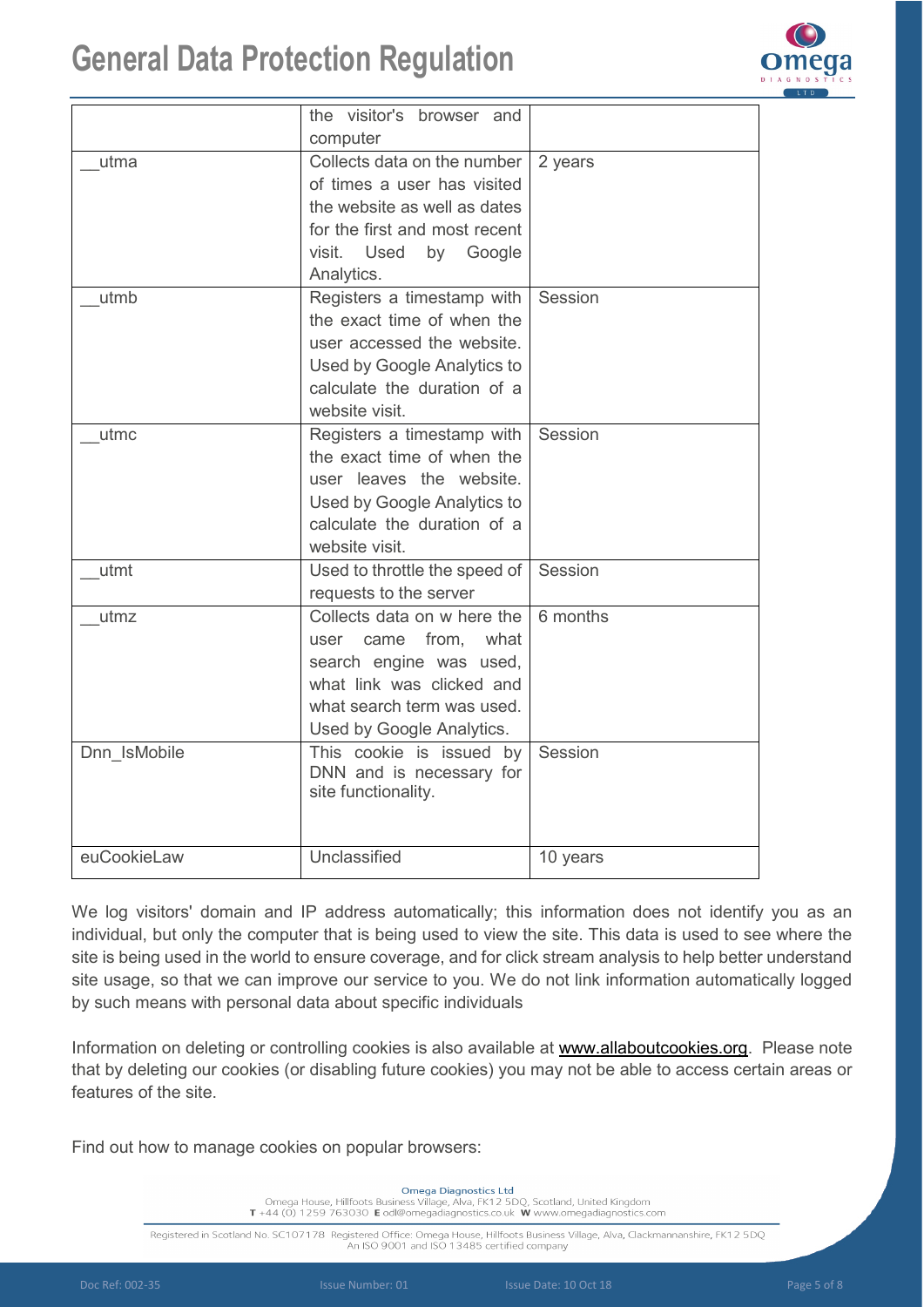

- [Google Chrome](https://support.google.com/accounts/answer/61416?co=GENIE.Platform%3DDesktop&hl=en)
- **[Microsoft Edge](https://privacy.microsoft.com/en-us/windows-10-microsoft-edge-and-privacy)**
- **[Mozilla Firefox](https://support.mozilla.org/en-US/kb/enable-and-disable-cookies-website-preferences)**
- [Microsoft Internet Explorer](https://support.microsoft.com/en-gb/help/17442/windows-internet-explorer-delete-manage-cookies)
- [Opera](https://www.opera.com/help/tutorials/security/privacy/)
- [Apple Safari](https://support.apple.com/kb/ph21411?locale=en_US)

To find information relating to other browsers, visit the browser developer's website.

To opt out of being tracked by Google Analytics across all websites, visit [http://tools.google.com/dlpage/gaoptout.](http://tools.google.com/dlpage/gaoptout)

# **DATA RETENTION**

We will retain your data for as long as we need it but for no longer than is necessary for the purpose for which it was collected.

At the end of the retention period or upon conclusion of any contract we may have with you, or until we are no longer legally required to retain it, your personal information will be reviewed and deleted, unless there is some special reason for keeping it.

We may continue to use data without further notice to you. This will only be the case where any such data is anonymised and you cannot be identified as being associated with that data.

## **SAMPLE RETENTION**

Serum and Plasma samples are stored frozen and retained for a period of 1 month in our laboratory in Littleport, in accordance with the Royal College of Pathologists Guidelines. Additional testing or retests will only be performed upon specific request by the client. Samples will be disposed of after this period by incineration.

# **DATA SECURITY**

As part of our commitment to protecting the security of any data we process, we employ security measures to avoid data from being accessed, damaged, interfered with, lost, stolen or compromised. In cases of a breach, or suspected breach, of data security you will be informed, as will any appropriate regulator, in accordance with our legal obligations.

Any data that is shared with third parties is restricted to those who have a business need, in accordance with our guidance and in accordance with the duty of confidentiality.

# **THIRD PARTIES**

Some of our tests are processed by third party companies with whom we will share your personal data. All companies are GDPR compliant and data is treated with the strictest confidence

If we may receive details from third parties and will only contact people in relation to this information if there is a legitimate interest. For example if an agency contacts us and has a potential employee.

For further information please contact our DPO, GDPR@omegadiagnostics.co.uk.

**Omega Diagnostics Ltd** Omega House, Hillfoots Business Village, Alva, FK12 5DQ, Scotland, United Kingdom T +44 (0) 1259 763030 E odl@omegadiagnostics.co.uk W www.omegadiagnostics.com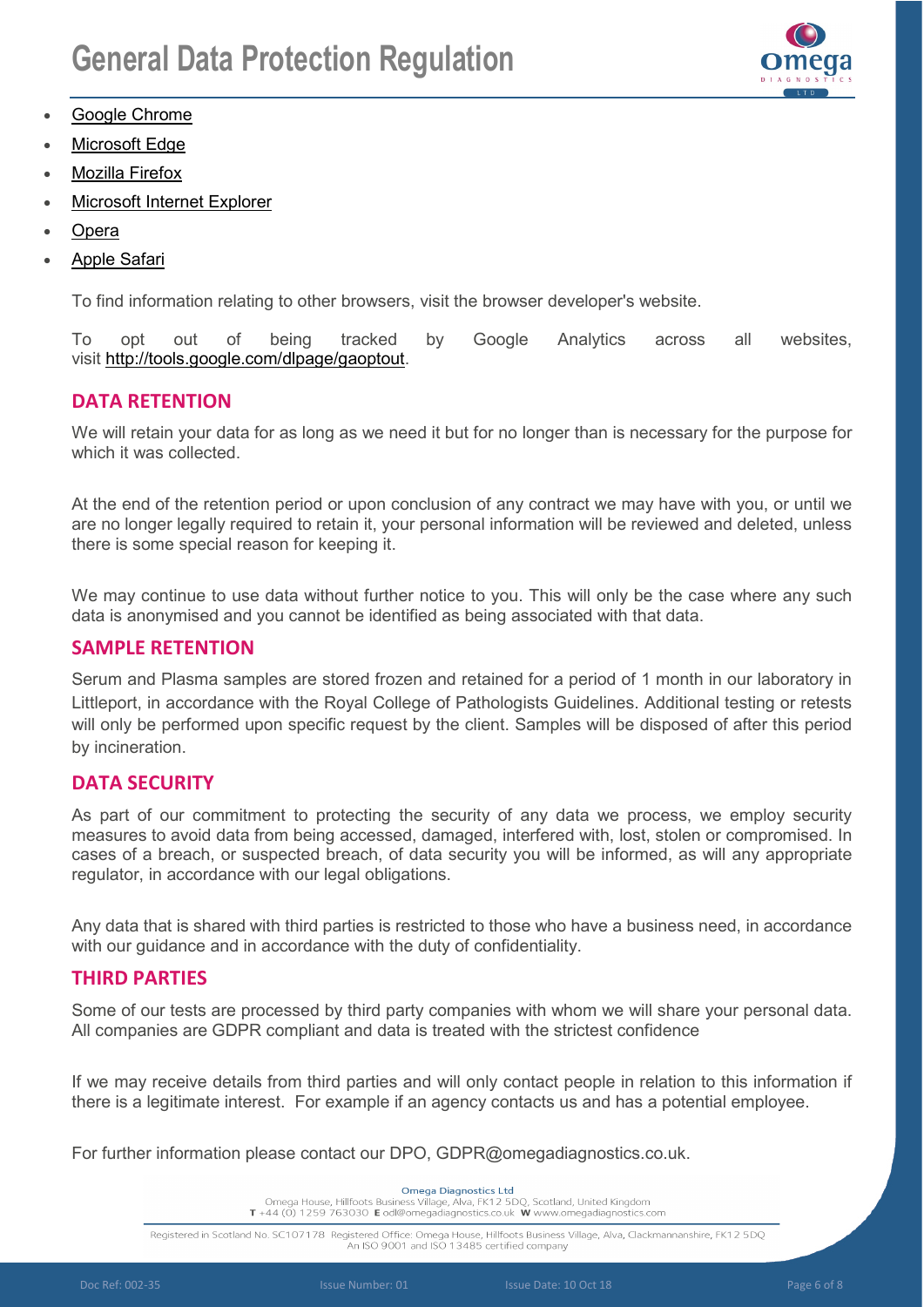

**Websites** 

We have two websites:

[www.camnutri.com](http://www.camnutri.comm/) is hosted on Shopify Inc. who are based in Canada.

They provide us with the online e-commerce platform that allows us to sell our products and services to you. Your data is stored through Shopify's data storage, databases and the general Shopify application. They store your data on a secure server in Canada behind a firewall.

[www.omegadiagnostics.com](http://www.omegadiagnostics.com/) is hosted in the United Kingdom.

Payment:

Your credit card data is encrypted through the Payment Card Industry Data Security Standard (PCI-DSS). Your purchase transaction data is stored only as long as is necessary to complete your purchase transaction. After that is complete, your purchase transaction information is deleted. All direct payment gateways adhere to the standards set by PCI-DSS as managed by the PCI Security Standards Council, which is a joint effort of brands like Visa, MasterCard, American Express and Discover.

PCI-DSS requirements help ensure the secure handling of credit card information by our store and its service providers.

# **YOUR RIGHTS IN RELATION TO YOUR PERSONAL INFORMATION**

We commit to ensure that any data we process is correct and up to date. It is your obligation to make us aware of any changes to your personal information.

In some situations, you may have the;

- **Right to be informed.** This means that we must tell you how we use your data, and this is the purpose of this privacy notice.
- **Right to request access.** You have the right to access the data that we hold on you. To do so, you should make a subject access request.
- **Right to request correction.** If any data that we hold about you is incomplete or inaccurate, you are able to require us to correct it.
- **Right to request erasure.** If you would like us to stop processing your data, you have the right to ask us to delete it from our systems where you believe there is no reason for us to continue processing it.
- **Right to object to the inclusion of any information.** In situations where we are relying on a legitimate interest (or those of a third party) you have the right to object to the way we use your data where we are using it.
- **Right to request the restriction of processing.** You have the right to ask us to stop the processing of data of your personal information. We will stop processing the data (whilst still

**Omega Diagnostics Ltd** Omega House, Hillfoots Business Village, Alva, FK12 5DQ, Scotland, United Kingdom<br>T +44 (0) 1259 763030 E odl@omegadiagnostics.co.uk W www.omegadiagnostics.com